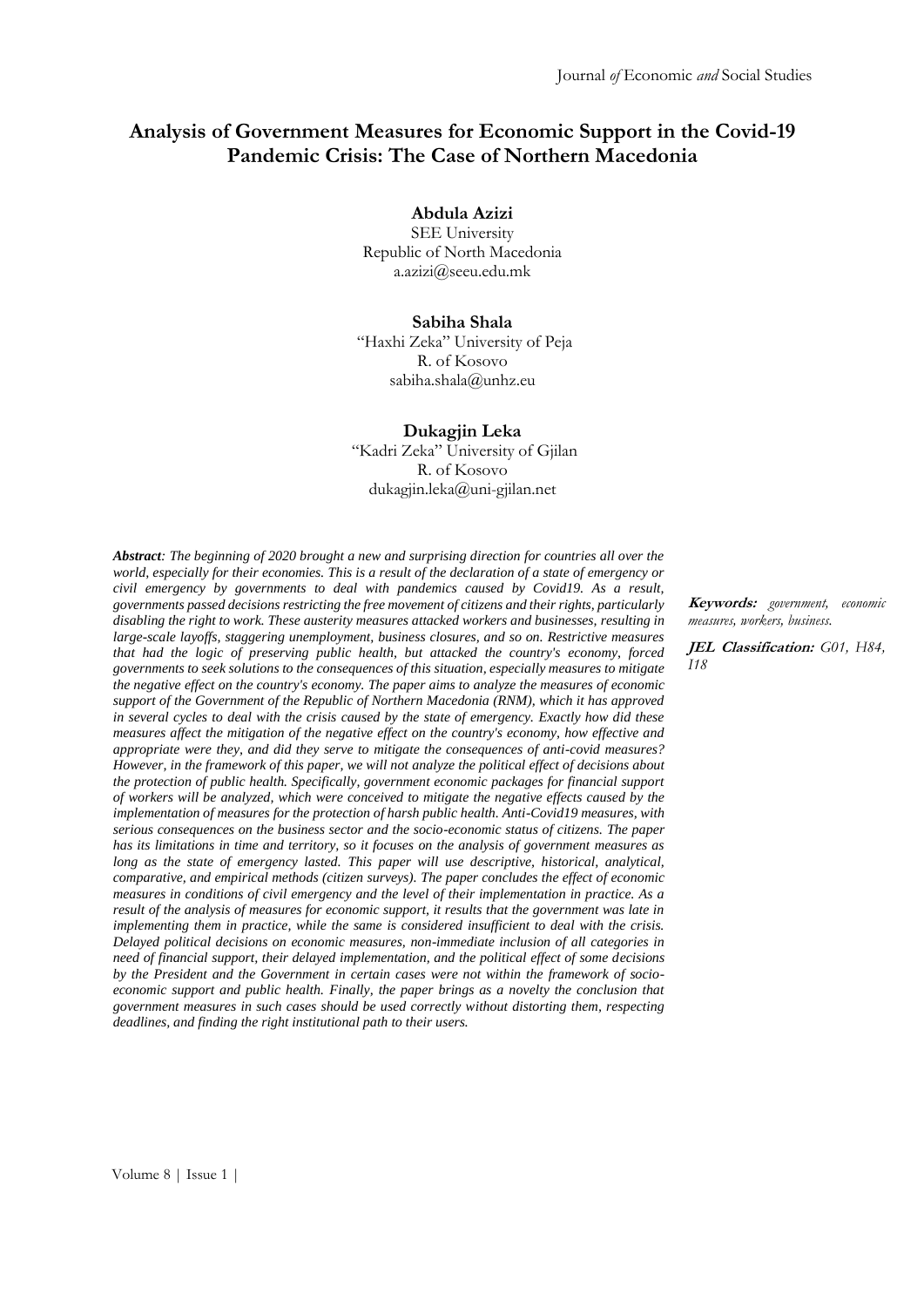#### **Introduction**

The President of RNM had published the Decree (Government, 2020) for declaring a state of emergency in the RNM one week after the World Health Organization (WHO) on March 11, 2020, had confirmed the COVID-19 pandemic. Thus, the RNM government received additional powers to restrict human rights and freedoms in favor of protecting the public health of the population. The first case of COVID-19 was detected in the territory of the RNM on 24 February 2020. However, the effect of the anti-Covid19 measures adopted by the Government of the RNM, inter alia, hindered normal life, economic and social activities. They significantly affected key areas of life and precluded the implementation of fundamental human rights, in particular: the right to inclusive education; dismissal of workers, reduction of workers' wages; social rights; access to services and goods; increasing domestic violence; protection of privacy and personal data, etc.

The state of emergency was declared based on Article 125 of the Constitution of the RNM, which states: *"A state of emergency occurs when major natural disasters or epidemics occur. The decision is approved by 2/3 of the total number of deputies, for a period of up to 30 days. In this case, the decision to declare a state of emergency was approved by the President of the state because the Parliament was dissolved earlier and the deputies could not convene."*

After the President of the state declared a state of emergency, the Government immediately began to implement measures, restrictions, and prohibitions on the normal functioning of citizens. But, a few months later, President *Stevo Pendarovski* in the weekly interview for "Radio Free Europe" had stated that part of the society failed to implement preventive measures against the virus. According to him, the responsibility falls partly on the Government, on the religious communities, and on those citizens who refused to implement the measures (Slobodna Evropa, 2020).

Globally, based on the Deep Knowledge Group report (DKG, 2020), Switzerland is considered to be the safest country in the world in terms of COVID-19 treatment, followed by Germany, Israel, Singapore, Japan, Austria, etc. The report was based on quantitative and qualitative data parameters in categories such as quarantine efficiency, monitoring and detection, health preparation, and government efficiency. The most dangerous countries were South Sudan, Rwanda, Mali, Chad, Afghanistan, etc. What is worrying is that the RNM ranks 103rd. Of the countries in the region, Montenegro ranks 42nd, Bulgaria ranks 48th, while Serbia ranks 54<sup>th</sup>, Bosnia and Herzegovina ranks 72<sup>nd</sup>, and Albania, which is in 88<sup>th</sup> place (Analytics, 2020).

In the first month since the declaration of the state of emergency, the RNM had remained at the bottom of the list of European countries, in direct support of businesses due to the crisis caused by Covid19. The finding came from a poll by the National Alliance for Local Economic Development (NALED) from Serbia, which found that in the region, Serbia had the largest support with 11% of GDP, followed by Bulgaria with 9.9% GDP. Greece with 5%, Bosnia 3.5%, Croatia 3%, and Albania 1.3%, and last on the list was Macedonia with 1.2%, said *Igor Loncarevic*. Finland (21%), Germany (20.3%), Italy (19.6%), France (17%), Czech Republic (17.7%), Luxembourg (15% 0, Great Britain (14.7%)) have planned more support great for the economy in this situation (Loncarevic, 2020). According to the analysis, the countries had created "economic packages" which consist of: extending the payment of taxes to the state; financial support for companies to maintain company liquidity, and subsidizing the minimum wage of workers.

Being under public pressure and the approaches of other countries in the region and beyond to deal with Covid19, the RNM Government couldn't stand unanswered the dire economic situation of the population. The state of crisis caused by the anti-Covid measures cannot be an excuse to set aside the legal obligations of the government to take care of certain categories of citizens and businesses affected.

Many guaranteed rights of citizens were restricted by state authorities in various ways, with the tendency for the government to keep the situation under control so that the number of people infected with Covid19 does not exceed hospital capacity. This seems to have been the main concern of the government, i.e. not compromising the sustainability of the country's health capacity.

While the state of emergency severely damaged the country's economy, especially small businesses and the social status of workers, the government was forced to design and take measures to deal with the situation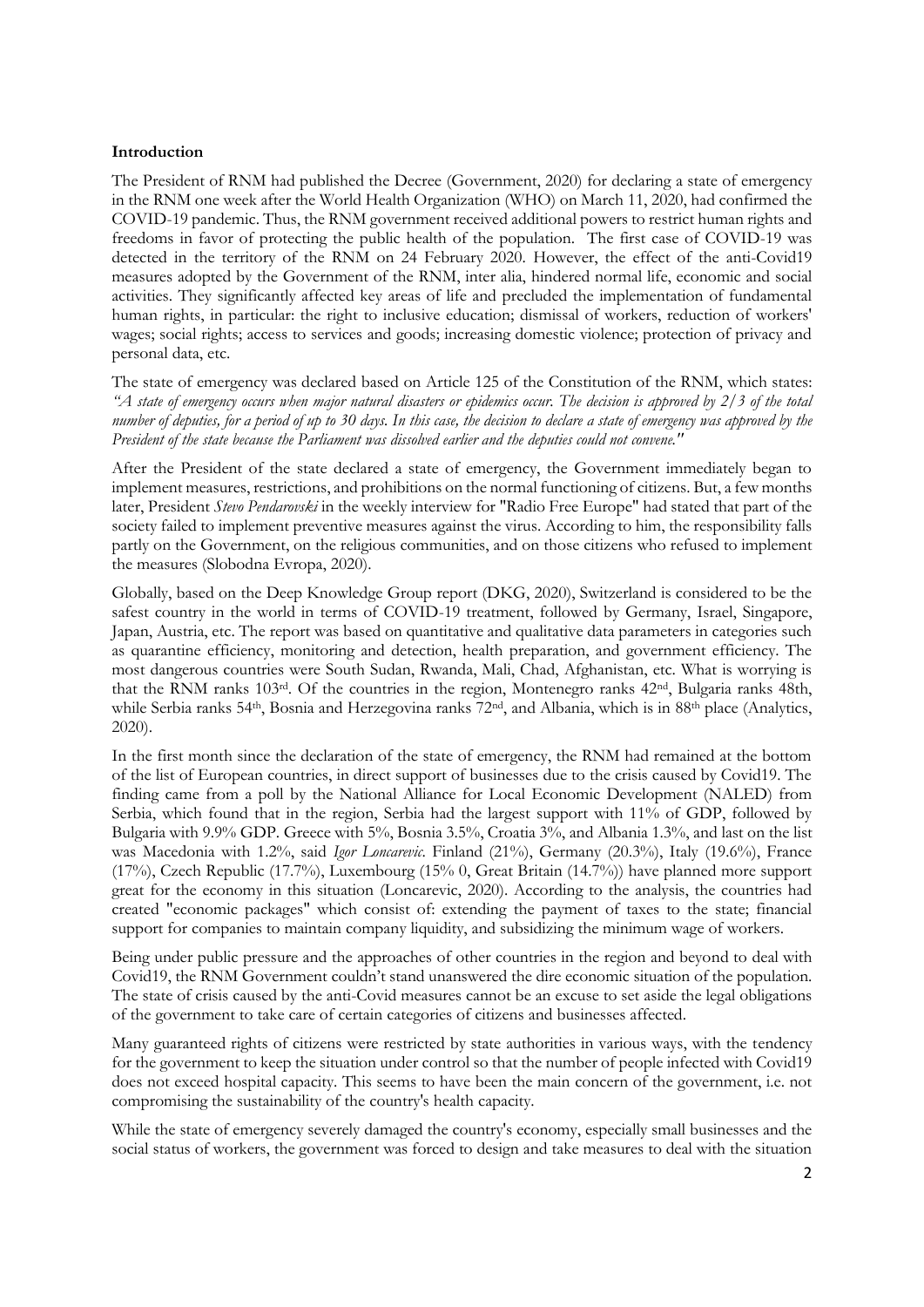created and the socio-economic consequences of the situation created. Here will be analyzed the effects of anti-Covid measures19 in the country's economy, as well as data from preliminary studies and field research of economic entities in this field.

The following table gives in detail all the economic packages of the RNM government, which include them, the purpose and the period of their approval, the cost, and the level of realization.

| Pack | Description of the measure                                                                                                                                                                                                                                                                                                                                                                                                                                                                                                                                                                                                                                                                                                                                                           | Goal                                                                            | Implem.<br>period     | Value in $\epsilon$ /<br>Implem. in $\%$ |  |  |
|------|--------------------------------------------------------------------------------------------------------------------------------------------------------------------------------------------------------------------------------------------------------------------------------------------------------------------------------------------------------------------------------------------------------------------------------------------------------------------------------------------------------------------------------------------------------------------------------------------------------------------------------------------------------------------------------------------------------------------------------------------------------------------------------------|---------------------------------------------------------------------------------|-----------------------|------------------------------------------|--|--|
| 1.   | Profit tax exemptions for companies affected by the<br>crisis for the period April-June to help the liquidity<br>of companies.<br>Deferment for 3-6 months of payment of loan<br>installments for citizens.<br>50% reduction of the legal interest for non-payment<br>of the loan<br>Subsidy in the amount of 50% of contributions for<br>employees in companies in the tourism, transport,<br>and hospitality sectors.                                                                                                                                                                                                                                                                                                                                                              | Monetary<br>support for<br>citizens                                             | March-<br>May<br>2020 | 12 milion $\epsilon$ /<br>90%            |  |  |
| 2.   | Financial support of $\epsilon$ 235 for the payment of<br>workers' salaries for the months of April-May, for<br>companies and self-employed persons affected by<br>the crisis, and 50% of the number of contributions<br>per worker (maximum of €81). A total of €317 per<br>employee.<br>Financial support for the families of persons<br>engaged in the informal economy and left without<br>income, and assistance for the payment of electricity<br>bills for persons under social protection. This<br>includes about 30 thousand families with the<br>support of 16 $\epsilon$ per month for the period April-<br>September; as well as the support of 11 $\epsilon$<br>respectively 16 $\epsilon$ as an addition for families with<br>children in primary or secondary school. | Monetary<br>support for<br>citizens                                             | April-<br>May<br>2020 | 333 milion $\epsilon$<br>/100%           |  |  |
| 3.   | Payment card with a total value of $\epsilon$ 16 million per<br>100 thousand citizens to buy local products worth<br>up to € 146.<br>9 million $\epsilon$ per 100 thousand students in high<br>schools from low-income families, for coupons up<br>to 97 $\epsilon$ to cover tuition fees at the University and<br>accommodation in dormitories<br>3 million € for coupons for 7 thousand young<br>people aged 16-29 years for co-financing of training<br>and courses for IT and digital skills worth up to 487<br>€<br>Support of around $\epsilon$ 17 million was expected to be<br>returned to 350 thousand citizens from VAT refund<br>as users of the application "MojDDV", who during<br>the extended weekend of October 10-12, 2020 were                                     | Economic<br>recovery;<br>consumer<br>stimulation<br>and support<br>for industry | May<br>2020           | 355 milion $\epsilon$<br>/75%            |  |  |

Table 1. Economic packages of the Government of RNM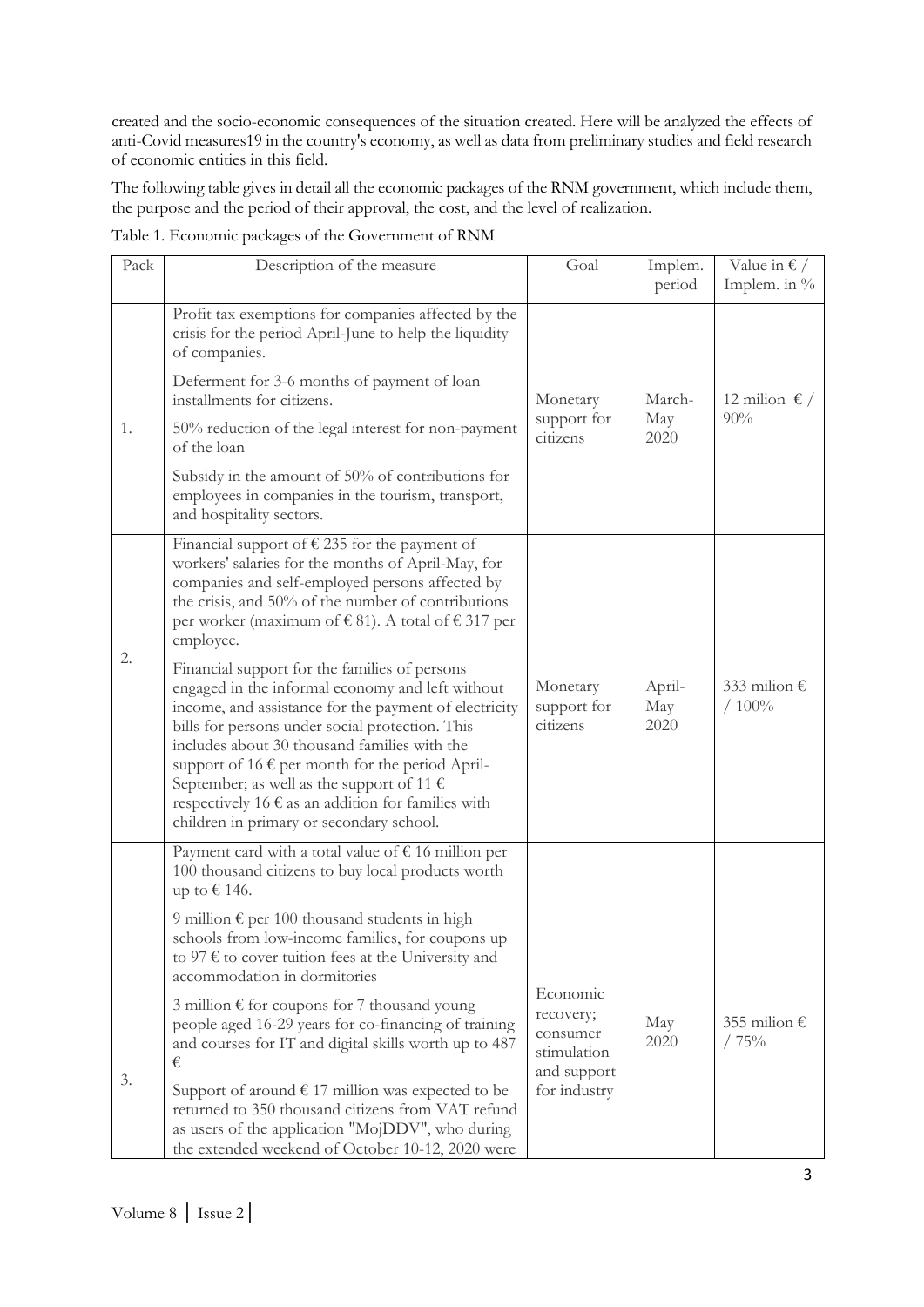|    | able to buy computers and other IT equipment<br>worth up to $\epsilon$ 487.                                                                                                                                                                                                                                                                                                                                                                                                                                                                                                                                                                                                                                                                                                                                                                                                                                                                                                                                                                                                                                                                                               |                                                             |                 |                               |
|----|---------------------------------------------------------------------------------------------------------------------------------------------------------------------------------------------------------------------------------------------------------------------------------------------------------------------------------------------------------------------------------------------------------------------------------------------------------------------------------------------------------------------------------------------------------------------------------------------------------------------------------------------------------------------------------------------------------------------------------------------------------------------------------------------------------------------------------------------------------------------------------------------------------------------------------------------------------------------------------------------------------------------------------------------------------------------------------------------------------------------------------------------------------------------------|-------------------------------------------------------------|-----------------|-------------------------------|
|    | € 4.6 million to subsidize 50% of green oil for 50<br>thousand farmers through the payment card.                                                                                                                                                                                                                                                                                                                                                                                                                                                                                                                                                                                                                                                                                                                                                                                                                                                                                                                                                                                                                                                                          |                                                             |                 |                               |
|    | Payment card for $\epsilon$ 97 for 5726 single parents;<br>182271 pensioners with pensions up to $\epsilon$ 243 and<br>citizens over 64 years without income; 85108<br>unemployed who are passive job seekers; 520<br>independent artists and cultural workers; 884<br>students and 347 pupils.                                                                                                                                                                                                                                                                                                                                                                                                                                                                                                                                                                                                                                                                                                                                                                                                                                                                           |                                                             | October<br>2020 |                               |
|    | This package aims at support for workers' salaries,<br>payment cards; business loans repayment of a part<br>of VAT; assistance to manufacturers;<br>accommodation capacities; travel agencies;<br>children's corners; company loans; business<br>development plans; weekends without VAT; tax<br>relief.                                                                                                                                                                                                                                                                                                                                                                                                                                                                                                                                                                                                                                                                                                                                                                                                                                                                  | Support for<br>citizens and                                 |                 | 478 milion $\epsilon$<br>/73% |
| 4. | The total value of anti-crisis measures to support<br>citizens and the economy in the first 5 months is<br>estimated at around $\epsilon$ 500 million, of which $\epsilon$ 140<br>million were paid to citizens ( $\epsilon$ 40 million) and<br>companies ( $\epsilon$ 100 million). For citizens: payment<br>card for 330 thousand citizens for $\epsilon$ 28.3 million;<br>vouchers for local tourism for 117 thousand citizens<br>worth $\epsilon$ 12 million; for independent artists 65<br>thousand $\epsilon$ ; for athletes $\epsilon$ 400 thousand and<br>unemployment compensation 50% of the average<br>net monthly salary $\epsilon$ 810 thousand. For enterprises,<br>through the amount of $\epsilon$ 235 financial assistance for<br>130 thousand employees in 19500 companies worth<br>$\epsilon$ 83.3 million; interest-free loans through the<br>Development Bank support for 1331 companies and<br>16,600 employees € 12.7 million; 50% subsidy of<br>salary contributions for 2500 enterprises for $\epsilon$ 1.4<br>million; and exemption from calculations for profit<br>tax and personal income tax for over 1500 taxpayers<br>about € 2 million". | business                                                    |                 |                               |
|    | It envisages that the Development Bank will provide<br>interest-free loans/credits to enterprises in the most<br>(tourism, handicrafts, catering,<br>affected sectors                                                                                                                                                                                                                                                                                                                                                                                                                                                                                                                                                                                                                                                                                                                                                                                                                                                                                                                                                                                                     |                                                             |                 |                               |
|    | lustry).<br>Table 1 (continues)                                                                                                                                                                                                                                                                                                                                                                                                                                                                                                                                                                                                                                                                                                                                                                                                                                                                                                                                                                                                                                                                                                                                           |                                                             |                 |                               |
| 5. | $\epsilon$ 29 million to write off interest on citizens' debts to<br>public institutions and enterprises.                                                                                                                                                                                                                                                                                                                                                                                                                                                                                                                                                                                                                                                                                                                                                                                                                                                                                                                                                                                                                                                                 | Support for<br>citizens in the<br>real sector;<br>improving | March<br>2021   | 160 million €                 |
|    | Financial support for tobacco producers for $\epsilon$ 5<br>million. According to data from the Statistics Office,<br>the number of workers in the sector of agriculture,<br>forestry, fishing, and mining decreased by 21888<br>people less (95545) in 2020 compared to the previous                                                                                                                                                                                                                                                                                                                                                                                                                                                                                                                                                                                                                                                                                                                                                                                                                                                                                     | the liquidity<br>of companies                               |                 |                               |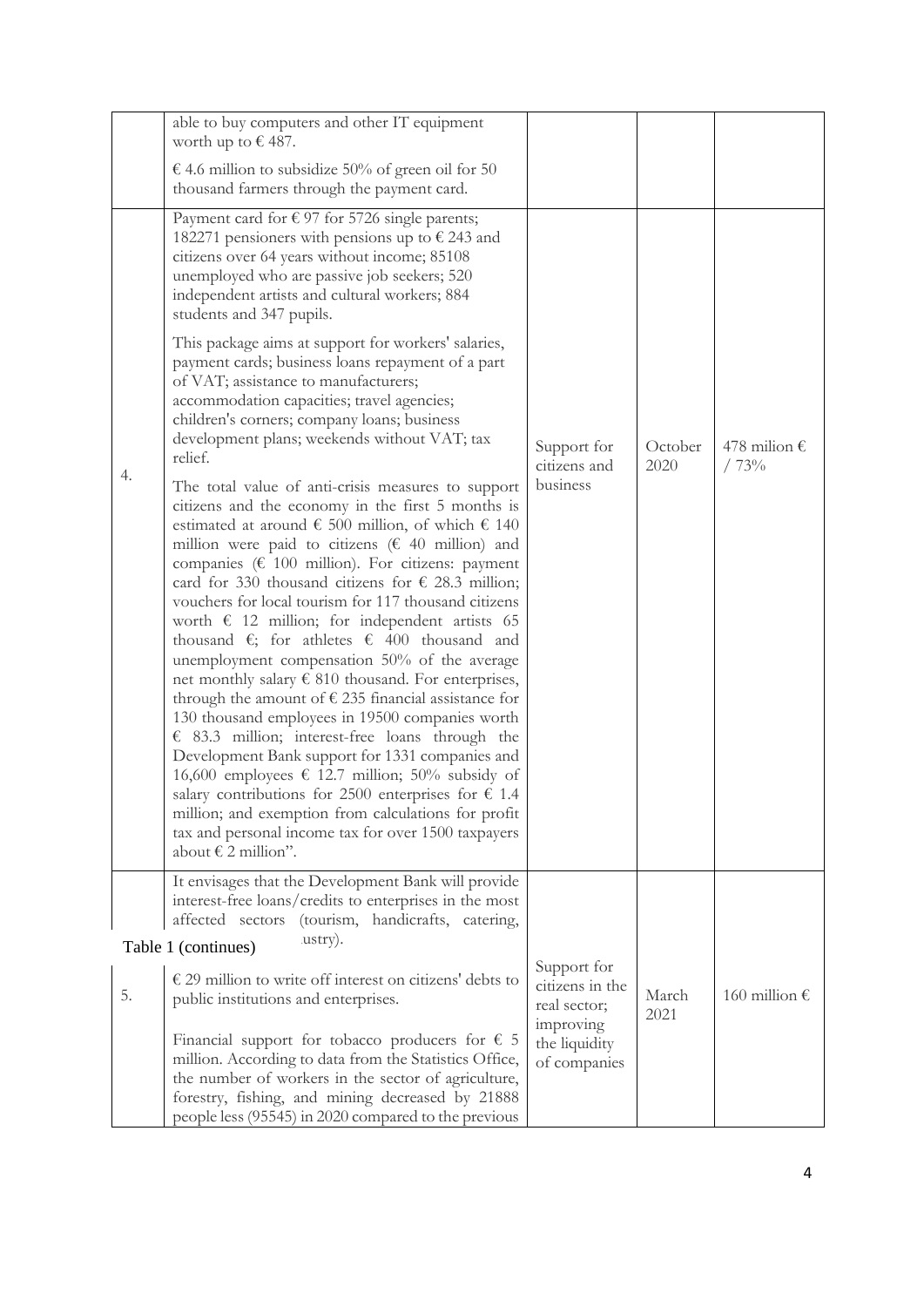|       | year where they were 117433. This package contains<br>a total of 29 measures                                                                                                                                                                                                    |                                                                                                    |                                   |                             |
|-------|---------------------------------------------------------------------------------------------------------------------------------------------------------------------------------------------------------------------------------------------------------------------------------|----------------------------------------------------------------------------------------------------|-----------------------------------|-----------------------------|
|       | This package is conceived in 7 measures and<br>includes 10 thousand companies with 60 thousand<br>employees.                                                                                                                                                                    |                                                                                                    |                                   |                             |
|       | 6 thousand hotel facilities that employ 17 thousand<br>people will receive financial support of $\epsilon$ 247 per<br>employee, in an estimated value of $\epsilon$ 9.9 million<br>from $06.04.2021$                                                                            |                                                                                                    |                                   |                             |
|       | Wedding restaurants, playgrounds, nightclubs,<br>kindergartens, fitness centers, photographers, and<br>photo studios; in total, these 1200 companies will be<br>supported with 2.5 million $\epsilon$ , specifically 247 $\epsilon$ per<br>employee from the beginning of 2021. | Support for<br>improving<br>the liquidity<br>of companies<br>and<br>preserving<br>i <sub>obs</sub> | April<br>2021                     |                             |
| 6.    | Travel agencies will be supported with $\epsilon$ 1.4 million.<br>Those with license A will receive $\epsilon$ 5000, while<br>agencies with license B will receive $\epsilon$ 2000.                                                                                             |                                                                                                    |                                   | 17.8 million €              |
|       | Musicians, members of musicians' associations, and<br>licensed guides will receive $\epsilon$ 500 if during 2020 they<br>had an average net monthly income below $\epsilon$ 243.                                                                                                |                                                                                                    |                                   |                             |
|       | About $\epsilon$ 2 million has been earmarked for<br>companies that reinvested from 2020, through the<br>Development Bank to realize their investment plans<br>through subsidies.                                                                                               |                                                                                                    |                                   |                             |
|       | An interest-free credit line of $\epsilon$ 1 million, through<br>the Development Bank, will support media<br>broadcasting radio and television programs.                                                                                                                        |                                                                                                    |                                   |                             |
|       | Additional support and assistance for domestic<br>tourists and hotel activity, as well as 50 thousand<br>free PCR tests for foreign tourists who have stayed<br>in the country                                                                                                  |                                                                                                    |                                   |                             |
| Total | 6 packages, including 106 measures                                                                                                                                                                                                                                              | Support for<br>business,<br>workers,<br>citizens                                                   | March<br>$2020 -$<br>July<br>2021 | 1.2 bilion € /<br>about 80% |

# Table 1 (Cont'd)

## **Literature review**

In this part of the paper, the data obtained from previous studies on the initial effects of anti-Covid19 measures are analyzed.

Extraordinary measures to protect the population from the pandemic had a severe impact on the economy of the RNM just one month after their adoption, while the consequences were first made public through a Survey entitled "Quality of Life", conducted by an NGO during April 2020 (Finance Think, 2020), which had found that: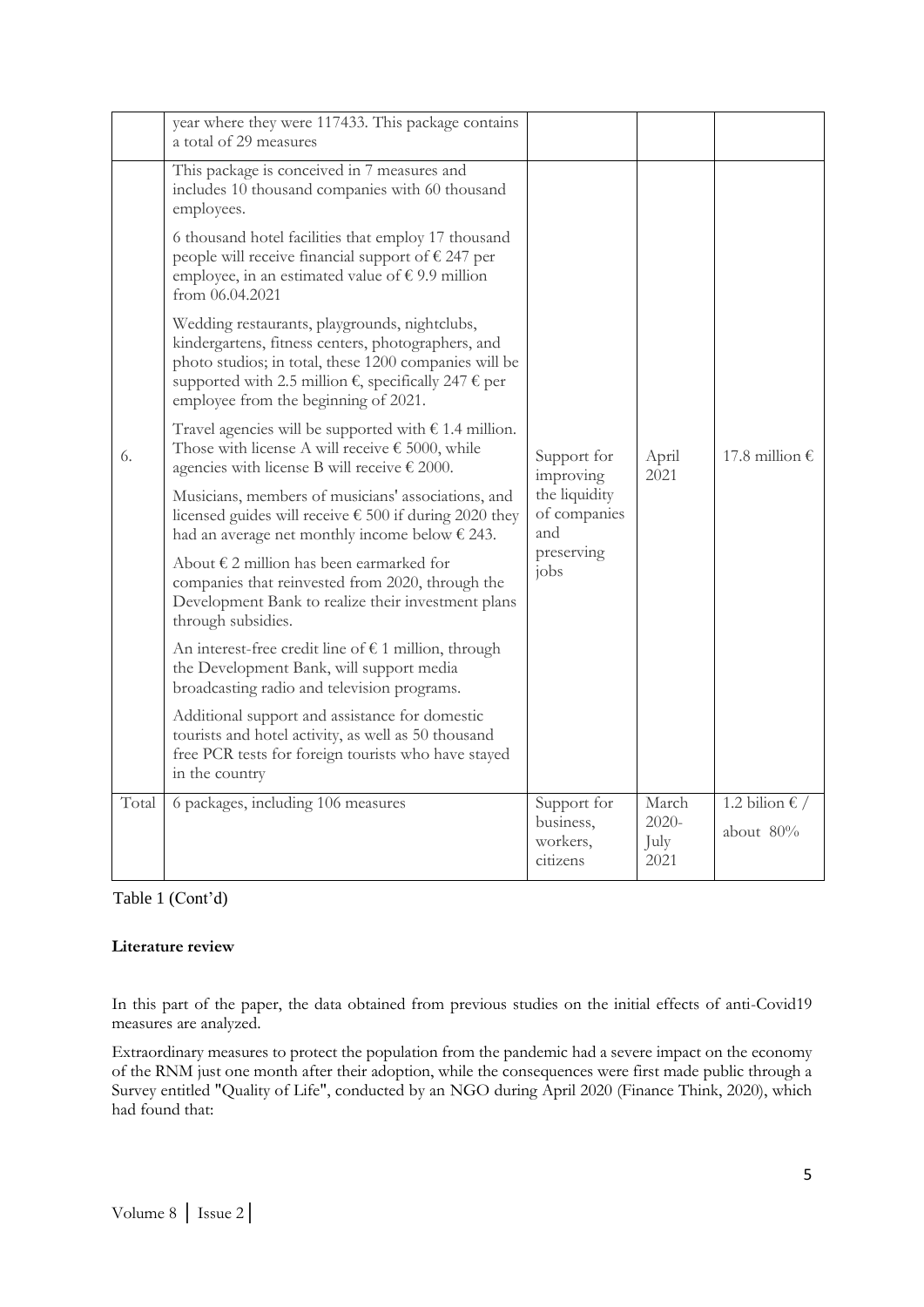- 3/4 of workers in companies in the RNM were affected by the Covid19 crisis due to the restriction of movement and physical communication. Thus, they have a problem placing their product to the consumer, ordering raw materials for production, etc.:

- About 1/6 of the workers were fired or suspended from work by their employers due to the insolvency of the company where they worked;

- 1/4 of workers have received lower monthly salaries, and another 1/4 has been informed by their employers that their salary will be reduced;

- 1/8 can face the situation without anyone's help. 7/10 had stated that this situation can be withstood for a maximum of three months considering the level of reduced wages, even by reducing consumption to the minimum possible. The rest of the workers are not able to cope with the prolongation of this situation. Consequently, 1/6 will seek loans from friends, while others will receive consumer loans from commercial banks;

- 1/3 have activated their savings because their income is insufficient while waiting for help from the state.

Also, the Association of Chambers of Commerce of RNM, which unites 35 chambers of commerce, 30 groups, and associations with over 24 thousand companies from all regions and sectors, had presented the results of the latest research on the situation with which face companies in the past period since the onset of the health and economic crisis caused by Covid19 (AMCHC, 2020). The research included companies from all regions in the country that engage in activities in the sectors of food supply, manufacturing, and processing, accounting, and finance, trade, services, construction, tourism, health, transport, logistics, and agriculture. Survey participants reflect the national economy, of which 73% are micro-businesses, 21% are small companies, 5% are medium-sized companies, and 1% large companies. *Blagoja Grozdanov*, a member of the Board of Directors at AMCHC, noted that "Entrepreneurs usually have fewer jobs, have huge losses and are unable to get new loans to overcome the crisis. The workload in March 2020 was halved in all companies, while only 5% of enterprises did not register a decrease in activities. The number of employees was reduced by 15% of companies but had warned that if the state does not take appropriate economic measures, then half of them will plan employment cuts because they will not have the liquidity and funds to pay salaries and expenses. Of all companies surveyed, 80% said they could not do their work from home or online; 19% of them are looking for alternative ways, and only 11% can function even in a state of restrictions on the movement of citizens.

In this regard, the European Commission then predicted a decline of -3.9% in the SME economy in the spring 2020 Report (European Economic Forecast, 2020). Public revenues, according to the basic scenario of the European Commission, were projected to decrease by 25% by 2020 due to reduced economic activity. The budget gap was estimated to reach 6.8% due to high costs and low revenues. This high budget deficit will also affect the total gross debt of the government, which will go from 40.2% in 2019 to 47.2% in 2020 (CCEQ, 2020).

A study by the RNM Chamber of Commerce Association found that almost all companies were affected by the pandemic crisis and had revenue reductions of over 80% (Arsovska, 2020, 14.06.2020). The President of the Association of Chambers of Commerce, *Daniela Arsovska*, in an interview with Radio Free Europe, stated that 65% of enterprises are struggling with liquidity (Arsovska, 2020); 81% of companies cannot adapt to the new conditions, while only 19% have adapted to alternatively carry out economic activity.

The Employment Agency of RNM had reported that 6214 enterprises had ceased operations during 2020, while over 40 thousand workers in the sectors of manufacturing, trade, catering and food industry, construction, etc. had officially lost their jobs (Portalb, 2021).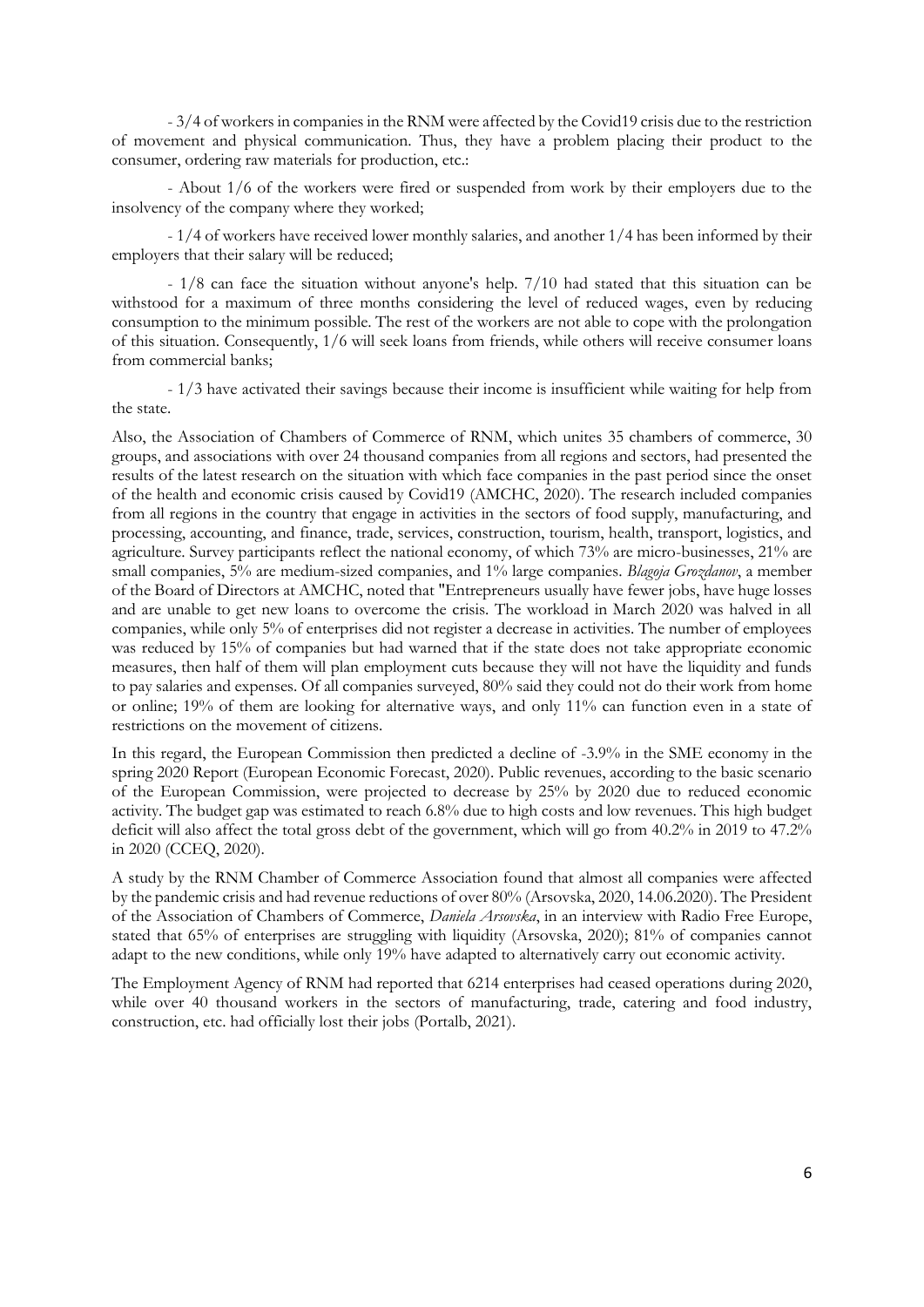#### **Methodology**

The sources used for this paper include statistical data of the RNM government, then publications and statistical data with relevant budget indicators from relevant international and local organizations. More specifically, the focus is on the analysis of detailed parameters on expenditures related to the economic packages of the RNM government to support business and citizens. To achieve this, we decided to use data for the period from the adoption of economic measures (March 2020 to July 20210, where we analyzed their impact and practical implementation through Table 1, which describes the measures, their purpose, implementation and We have also conducted a Survey with citizens to understand their beliefs about the effect of economic measures and whether government actions have been targeted. Finally, we conducted a SWOT analysis to see the effects of those measures included in economic packages.

#### **Data analysis / Discussion**

To mitigate the negative effects of Covid19, economic measures have been discussed since March 2020, while the Government of the RNM classified them into several separate packages, depending on the periods in which they were adopted. The first two packages of measures aimed at easing the economic crisis and were planned for implementation in the period March-May 2020. The third package was related to economic recovery and stimulation of consumption and industry, which started in May 2020 and was systematized in three main pillars: distribution of economic assistance to the population to encourage the consumption of goods and services within the territory of the RNM; direct support to the economy; and an aid to the agricultural sector (OECD, 2020).

The shortcoming of the second package was that Firms making a profit during 2020 had to return these funds to the state. However, this attitude of the Government was met with criticism from the public. As a result of the criticism, the authorities changed the plan and instead of going back to the budget, the money could be used as a grant to buy new equipment, invest in new technologies or strengthen human capital.

However, this measure to restore state aid had scared small businesses and the self-employed to apply. Otherwise, all those who wanted to apply for state aid had to do so by May 7, 2020 (Government, 2020).

Initially, in the initial proposal, the government stated that enterprises were required to retain the same number of employees until July 2020 (two months after using the measure) and then changed its position to allow small enterprises (up to 50 employees) to lay off up to 15% of workers, medium enterprises (up to 250 employees) to lay off workers up to 10% and large enterprises up to 5%. The Federation of Trade Unions of RNM had reacted immediately, reminding the Ministry of Finance that in this way they are financing the layoffs and this is done as a result of pressure from employers (FTUM, 2020).

A total of 23861 requests were submitted to the Directorate of Public Revenue by 21542 companies for the aforementioned financial support, namely: hoteliers 2377, travel agencies and tour operators 253, transport 2177 requests, accommodation facilities 258, other activities 16625 requests. However, most of the affected sectors had few applications, such as the hospitality sector where out of 4500 registered hoteliers only 2377 have submitted applications. Tourism and transport are the most dissatisfied with the economic measures, about 95% of hoteliers have expressed dissatisfaction and have repeatedly warned that they need more financial help. Furthermore, deciding on the financial support applications in the above amount set by the Government of the RNM, the Public Revenue Office had announced that only 5141 employers (or 23% of the total number) had applied for financial assistance for workers' salaries for April 2020, close to  $\epsilon$  8.2 million from the RNM budget.

"With this measure for financial support of salaries, 140 thousand jobs were saved", said the Minister of Finance-*Nina Angelovska* in an appearance as a guest on the TV show "Only the Truth" on the national TV Kanal5 (Angelovska, 2020, 12.06. 2020). This support measure cost the government about  $\epsilon$  100 million and aimed to protect jobs and help companies pay their workers' salaries. Since the Government had approved a decision to extend the measure in June 2020, ie instead of two months as previously planned, the measure was used by employers and self-employed persons for three months (Angelovska, 2020, 12.06.2020).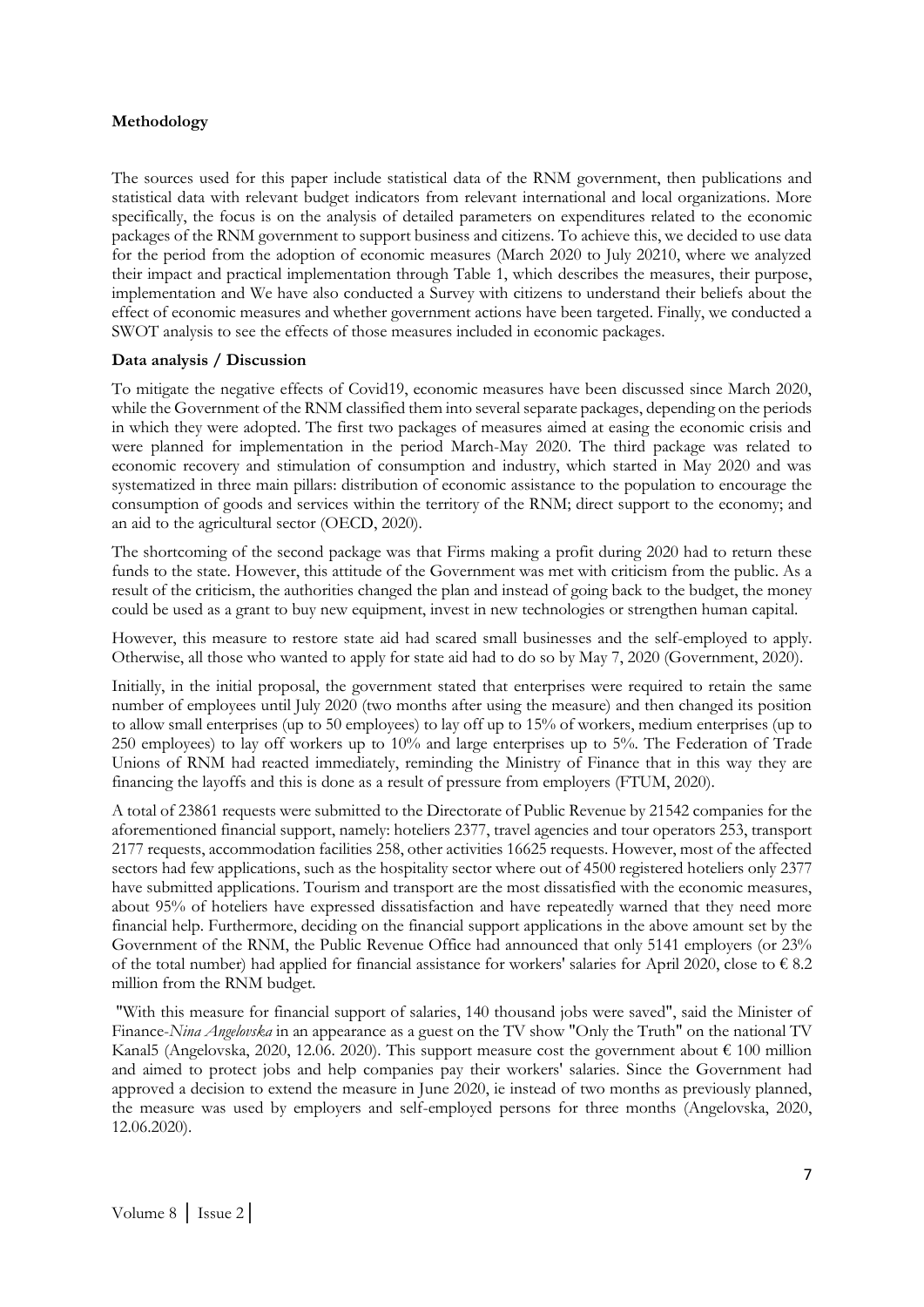Academician *Abdylmenaf Bexheti* for the TV show named "Trailing" had stressed that "The problem lies in the delay of these measures and their possibility to be implemented" (Bexheti, 2020).

As part of the anti-Covid19 measures, the Government of the RNM had planned financial support for several groups of citizens, who were identified as persons with financial difficulties in the fourth package of economic measures. The measures aimed to include about 330 thousand beneficiaries of financial support, who had to be given a payment card for the purchase of products and services within the territory of the RNM after their names were announced on the websit[e www.kupuvamdomasno.gov.mk.](http://www.kupuvamdomasno.gov.mk/) According to the instructions of the Government, commercial banks should start issuing payment cards by July 18, 2020, and be used by August 15, 2020, at the latest. With these funds, support is provided for the target categories of citizens, to encourage the consumption of products and local services, and economic activity. Specifically, some categories of citizens were expected to use the assistance, as follows:

- Low-income citizens (who had achieved total net income for the first 4 months of 2020 up to  $\epsilon$ 975), and about 116 thousand beneficiaries of social assistance and unemployed registered as active job seekers in the Employment Agency until 22 May 2020. The one-time support for these persons was  $\epsilon$  145.

- Low-income workers, about 130 thousand people, who were estimated to receive about 50  $\epsilon$  as one-time assistance, and a coupon for local tourism of about  $100 \in$  through the measure of the Ministry of Economy to strengthen domestic tourism, funds which could be used until December 15, 2020. The fund for this support was estimated to be around  $\epsilon$  10 million;

- Young people aged 16-29 (students in state official secondary education and university higher education) were expected to receive one-time assistance of  $\epsilon$  50, the number of which is over 87 thousand young people;

- Health care workers engaged in the treatment of Covid-19 (staff of the Institute of Public Health, Infectious Diseases Clinic, Institute of Public Health, Public Health Centers, Emergency Room, Infectious Diseases Departments), were expected to receive 40 % additional of the last net payment, somewhere around 4394 users.

- Vouchers and payment cards worth close to  $\epsilon$  40 million were planned to be poured into the country's economy and focused on tourism and local products.

A small change was made to the rules for VAT refunds through the "My VAT" application for all citizens in the country, to encourage them to choose local products instead of foreign products. Respectively, until then the VAT refund was 15% of value-added tax, while from now on for domestic products this amount has increased to 20% while for foreign products the refund is reduced to 10% of the amount of VAT paid. This aimed to stimulate citizens to contribute to encouraging the purchase of local production and the services sector. However, this measure does not mean that citizens will receive more refunds from VAT which remains the same, but only stimulates the purchase of local products.

However, the implementation of the above measures didn't go well. Thus, over 50 thousand complaints from citizens involved in this measure, had reached the General Secretariat of the Government due to defects in the electronic system of their registers, as citizens had not found their name there (Kanal5, 2020).

A few weeks after the companies received  $\epsilon$  235 in state aid per employee, the news came from the Public Revenue Directorate that over 700 companies did not transfer these funds to the workers for whom support was provided for April and May 2020. These abuses became public. After numerous reactions from workers that they did not receive the funds promised by the state, while the government itself made public the names of these enterprises (Analysis, 2020) and gave them time to transfer the funds to the right destination, otherwise allegations of misuse of funds will be shown. It is more than 400 thousand  $\epsilon$  that had to be given to about 1700 workers (Radio Free Europe, 2020). Abuses have also been committed by 3700 other companies that have made money transfers, which have given over 52 thousand workers less money than the state had allocated funds for them.

The government had claimed it would prosecute 344 employers who carried state aid in their pockets instead of giving it to workers. The Secretary-General of the Government claims that he has signed the list that should have reached the Prosecution and said that the Public Prosecution will have to determine the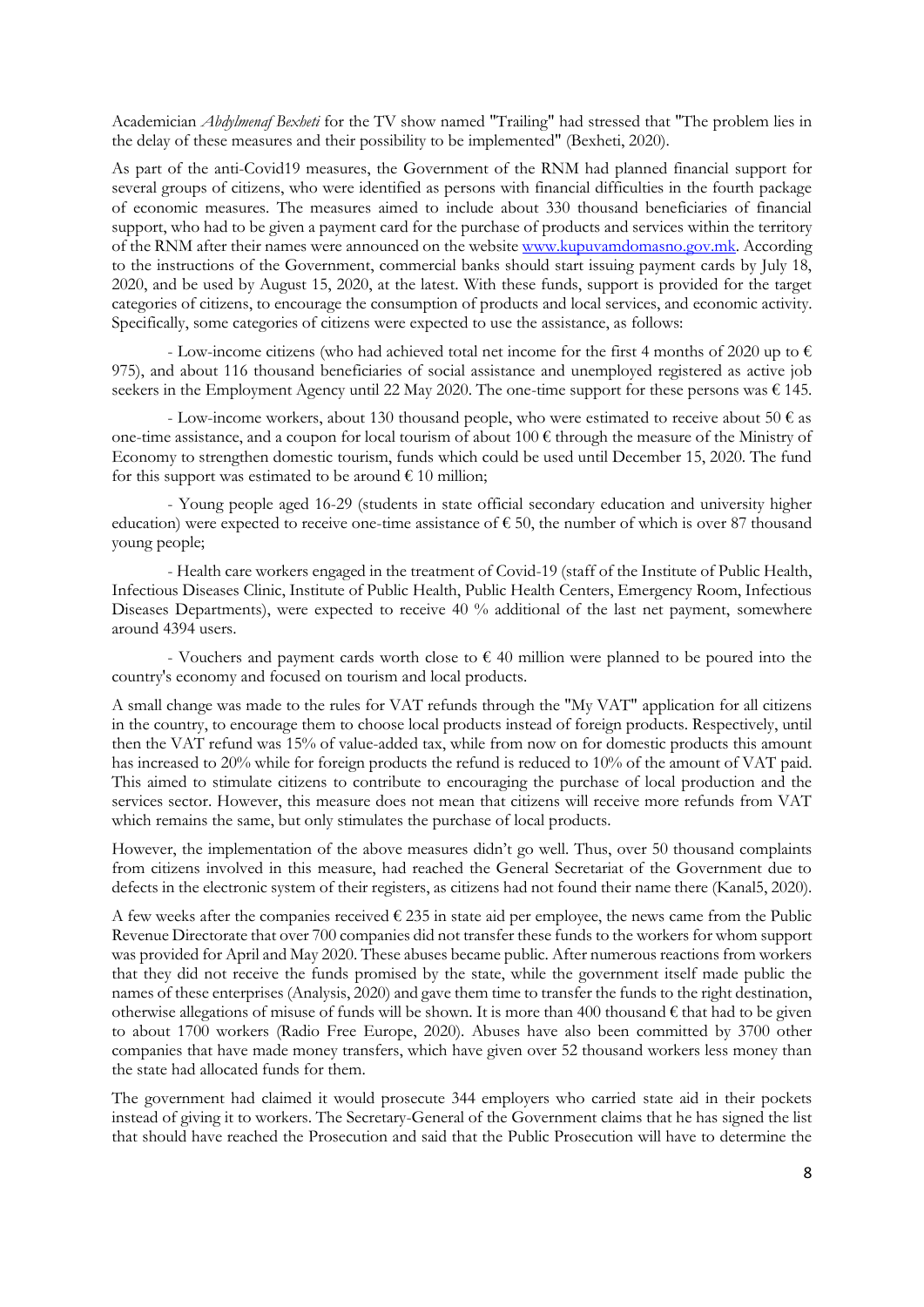responsibility (Raskovski, 2020). However, criticism of these measures did not cease. Thus, the journalist *Talevska Ivona*, from the Association of Journalists of Macedonia, in the TV show "Sleep if you can" on TV ALFA, had stated that "the Government is not dealing well with the consequences of Covid19 and the economic catastrophe is expected to happen" while criticizing the measures not only for the protection of human health but also those in the economy. She stressed that "the minimum wage had to be much higher for workers to be kept at work, as tens of thousands of other workers are expected to lose their jobs the near future, except for 15 thousand workers who so far remain unemployed "(Talevska, 2020).

The assistance of the fourth package was welcomed by businessmen, trade unions, and the Chamber of Commerce, however, there also estimated that the funds provided by the government for vulnerable categories of citizens are minimal. The main dilemma regarding these measures was why at-risk citizens are again only given payment cards of around  $\epsilon$  100, instead of joining the existing social protection system and receiving greater support for a longer period and why all packages for this category are allocated only  $\epsilon$  27.6 million, respectively only 6% of the total amount of this package.

Regarding the fourth package, the Government of RNM in the 15<sup>th</sup> session had approved the rebalance of the Budget for 2020 after the debate on changes in the Assembly with a deficit of 8.5% of GDP (Portabl, 2020).

In practice, problems continued to be encountered regarding the non-involvement of all persons who would receive government support under the fourth package plan, as well as the riots that took place in front of commercial banks to obtain funds.

In April 2021, the Government revealed that *the first four packages* have been implemented in a total of € 860 million or 82% of the set value. These include 70 concrete measures; in the procedure for implementation are 21 measures worth  $\epsilon$  30 million, while 7 other measures worth  $\epsilon$  150 million have been sent for approval in parliamentary procedures.

In the *fifth package*, vulnerable categories of citizens are left out, except tobacco producers and grape processors.

The last two packages are for 2021 and the government has not yet made public the results of their implementation in practice.

## **SWOT Analysis**

Subsequently, considering the measures taken to deal with Covid19 by the Government of the RNM, a SWOT analysis was performed, as follows.

|            |                                                                                                                                                                                     |              |              |              | Package      |                |              |
|------------|-------------------------------------------------------------------------------------------------------------------------------------------------------------------------------------|--------------|--------------|--------------|--------------|----------------|--------------|
|            |                                                                                                                                                                                     |              | 2            | 3            |              | 5.             | 6            |
| Strengths  | The financial support of business and the most vulnerable groups of citizens<br>is in the spirit of solidarity and the government's obligation to take care of<br>social categories | $\mathbf{x}$ | $\mathbf{x}$ |              | $\mathbf{X}$ | $\mathbf{x}$   | $\mathbf{X}$ |
|            | Measures to financially support wages for workers saved 140 thousand jobs                                                                                                           |              | $\mathbf{x}$ | $\mathbf{x}$ | $\mathbf{x}$ |                |              |
| Weaknesses | The financial support provided by the government is not proportional to the<br>real needs of citizens, businesses, and workers.                                                     |              | $\mathbf{x}$ | $\mathbf{x}$ | $\mathbf{X}$ | $\mathbf{x}$   | $\mathbf{x}$ |
|            | The companies that made a profit during 2020 had to return these funds<br>received as support from the state.                                                                       |              | X            |              |              |                |              |
|            | Support is more symbolic than essential to meeting real needs                                                                                                                       | $\mathbf{x}$ | $\mathbf x$  | $\mathbf x$  | $\mathbf{x}$ | $\overline{X}$ | $\mathbf{x}$ |

Table 2: SWOT Analysis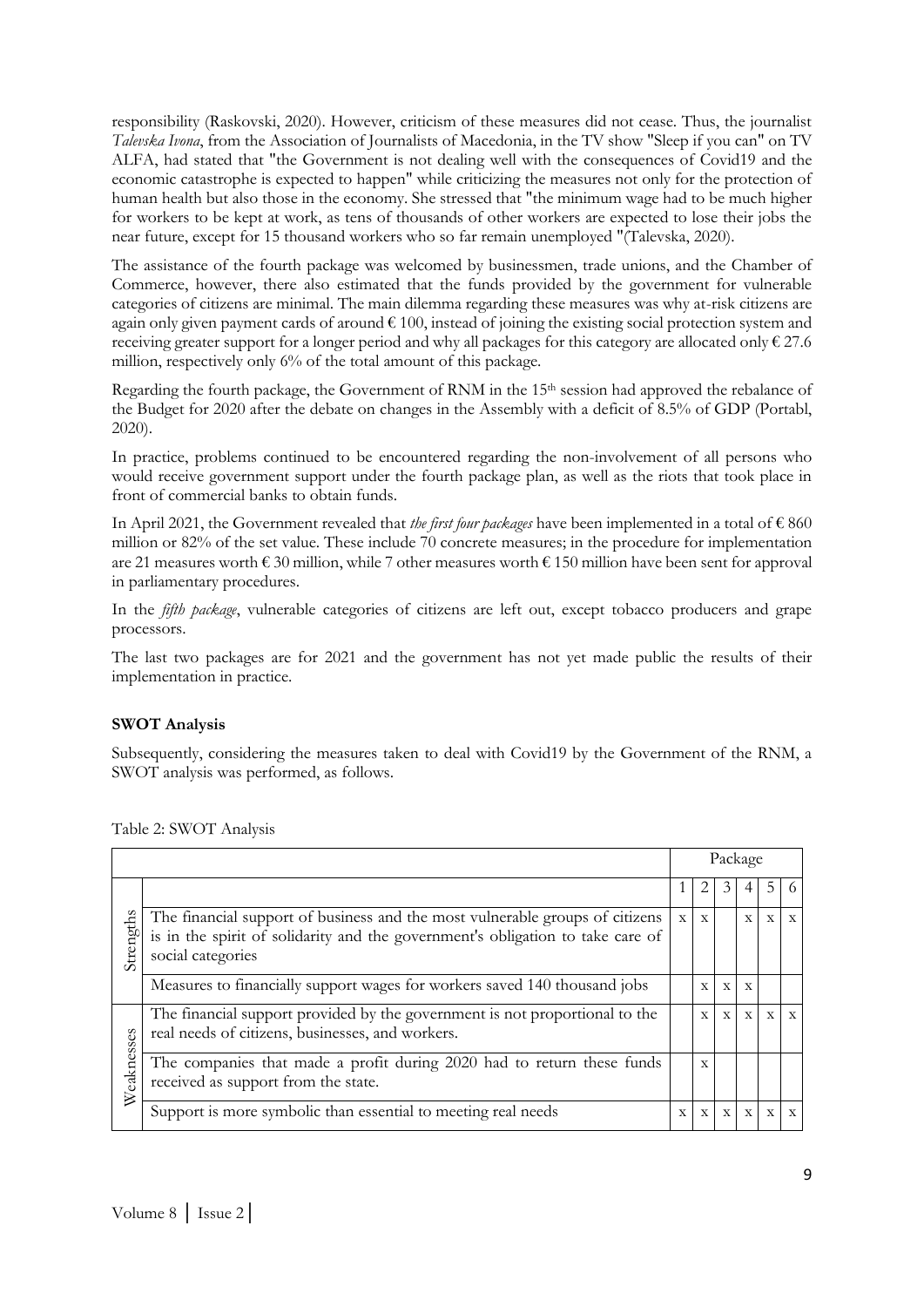|               | The names of the beneficiaries of the financial support, who had to receive a<br>payment card, were announced on www.kupuvamdomasno.gov.mk. But not<br>always all the persons who fall into this category were included. Over 50<br>thousand complaints from citizens involved in this measure, had reached the<br>General Secretariat of the Government due to defects in the electronic system |             | $\mathbf X$    | X           |              |             |              |
|---------------|--------------------------------------------------------------------------------------------------------------------------------------------------------------------------------------------------------------------------------------------------------------------------------------------------------------------------------------------------------------------------------------------------|-------------|----------------|-------------|--------------|-------------|--------------|
|               | Financial support was not planned in time but was delayed, especially its<br>implementation                                                                                                                                                                                                                                                                                                      |             | $\mathbf{X}$   | $\mathbf X$ | $\mathbf X$  | $\bar{X}$   | $\mathbf X$  |
|               | Financial support was not comprehensive for all citizens because it did not<br>include unemployed citizens who did not report to the Employment Agency<br>until May 2020. Thus, thousands of unemployed people were left without<br>financial support.                                                                                                                                           | $\mathbf X$ | $\mathbf X$    |             | $\mathbf X$  |             |              |
|               | The government transferred economic aid to commercial banks, not directly<br>to the accounts of crisis-affected citizens. This caused a big commotion in<br>front of the bank premises                                                                                                                                                                                                           |             | $\mathbf X$    |             | $\mathbf X$  |             |              |
| Opportunities | The government has at its disposal the opportunity to make changes and<br>corrections in case of defects during the realization of the main objective, for<br>which the funds for financial support are dedicated.                                                                                                                                                                               | $\mathbf X$ | $\bar{X}$      |             | $\mathbf{x}$ |             |              |
|               | The government can monitor and evaluate the effectiveness of the measures<br>and whether the funds have reached the intended address.                                                                                                                                                                                                                                                            | $\mathbf X$ | $\overline{X}$ | $\mathbf X$ | $\mathbf X$  | $\mathbf X$ | $\mathbf{x}$ |
|               | VAT refund for local products is an opportunity for incentives to buy local<br>products and revive the economy                                                                                                                                                                                                                                                                                   |             | $\mathbf X$    |             | $\mathbf X$  |             |              |
|               | The return of state aid has scared small businesses and self-employed people<br>to apply for government measures                                                                                                                                                                                                                                                                                 |             | $\mathbf X$    |             |              |             |              |
| Threats       | Many companies did not transfer support funds to their employees but kept<br>them to themselves, so they misused the funds while the state made their<br>names public by instituting criminal proceedings against them.                                                                                                                                                                          |             | $\mathbf X$    |             | $\mathbf X$  |             |              |
|               | There is a risk of misuse of funds for political purposes because they occur on<br>the eve of parliamentary elections                                                                                                                                                                                                                                                                            |             | $\overline{X}$ | $\mathbf X$ |              |             |              |
|               | The funds dedicated to the defined categories changed the budget destination<br>for 2020 and reformulated the budget funds for capital investments.                                                                                                                                                                                                                                              | $\mathbf X$ | $\mathbf X$    | $\mathbf X$ |              |             |              |
|               | The state is facing a budget deficit as companies struggle to maintain liquidity<br>and keep workers at work                                                                                                                                                                                                                                                                                     | $\mathbf X$ | $\mathbf X$    | $\mathbf X$ | $\mathbf X$  |             |              |
|               | Allowing companies to lay off their workers (at a certain percentage) only two<br>months after the use of the measures                                                                                                                                                                                                                                                                           |             | $\mathbf X$    |             |              |             |              |

Table 2 (continued) Source: Authors' work

# **Results / Findings**

For this paper, a survey of citizens was conducted in the RNM. The questionnaire used in this research is composed of 10 questions. It is designed to include data on the demographic and socio-economic status of respondents, as well as responses to their perceptions. Field research was conducted based on a questionnaire consisting of general questions about the situation regarding citizens' attitudes. In this survey, 1115 citizens over the age of 18 were included. Within the Questionnaire there are seven questions related to the following variables:

1. Residence - Village (52%), City (48%);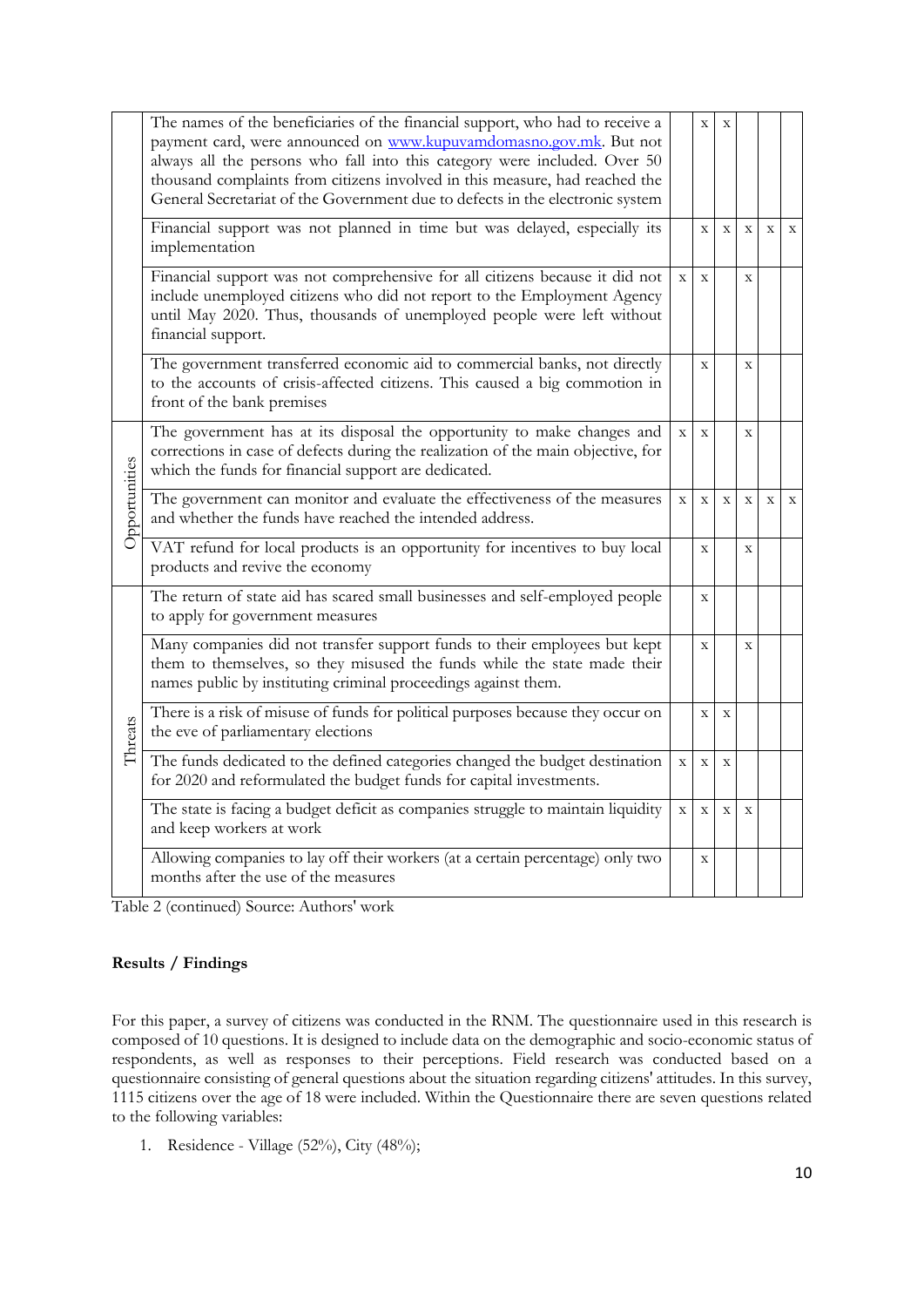- 2. Age 18-30 (5%), 31-40 (32%), 41-50 (35%), over 51 (30%);
- 3. Marital status Married (59%), Unmarried (17%), Divorced (5%), Widower (9%);
- 4. Education Uneducated (5%), with elementary school (30%), High school (41%), with faculty and more (24%);
- 5. Employment status Unemployed (70%), Employed (30%);
- 6. Net monthly household income in  $\epsilon$  Up to 150 (17%), 150-250 (22%), 250-350 (23%), 350-450 (23%), 450-550(13%), over 550 (2%);
- 7. Number of members in the family One  $(3\%)$ , Two  $(8\%)$ , Three  $(30\%)$ , Four  $(40\%)$ , Five  $(19\%)$ , Six and more  $(2\%)$ .

While 10 questions have to do with respondents' perceptions of the issues that are a matter of research. The details are in the following table:

Table 3: Survey

| Question                                                                                                                                                                                                             |                   |           |                   |
|----------------------------------------------------------------------------------------------------------------------------------------------------------------------------------------------------------------------|-------------------|-----------|-------------------|
|                                                                                                                                                                                                                      | $Y_{\mathcal{C}}$ | $\bar{N}$ | $\int$ don't know |
| Have government measures negatively affected your economic<br>1.<br>situation?                                                                                                                                       | 87%               | 12%       | $1\%$             |
| Has the government-supported you with any donations or vouchers<br>2.<br>for the purchase of food products?                                                                                                          | 19%               | 81%       |                   |
| Do you think that the government should have compensated the<br>3.<br>salaries of workers affected by restrictive measures in the private<br>business sector?                                                        | 78%               | 20%       | $2\%$             |
| Do you think that the government's economic measures have been<br>4.<br>targeted (in a timely and sufficient manner) for business support<br>where workers remain unemployed as a result of restrictive<br>measures? | 25%               | 73%       | $2\%$             |
| Has your right to work been violated during a state of emergency?<br>5.                                                                                                                                              | 79%               | 21%       |                   |
| Did you follow the Covid-19 protection measures during the work<br>6.<br>process?                                                                                                                                    | 95%               | $5\%$     |                   |
| Do you think that the government's measures to stop the exercise<br>7.<br>of some economic activities are justifiable?                                                                                               | 45%               | 52%       | $3\%$             |
| Do you consider the government's measures to allow the exercise of<br>8.<br>certain activities (such as the opening of betting shops) correct, but<br>not other activities?                                          | 88%               | 10%       | $2\%$             |
| Do you think it will be difficult for you to integrate into the labor<br>9.<br>market after the state of emergency is over?                                                                                          | 35%               | 55%       | 10%               |
| 10. Do you think the government should change its approach to the<br>fight against Covid-19 by allowing normal work in the business<br>sector, through other measures of care?                                       | 66%               | 25%       | $9\%$             |

From the answers of the respondents we can comment (following the sequence of questions) that:

- Government measures to restrict the freedom of movement of citizens, issued as a protection measure against Covid19 worsened the socio-economic situation of citizens and the country's economy;

- Most citizens have not received financial support from the government. This is normal as this only includes citizens who are severely affected and in real need of economic assistance;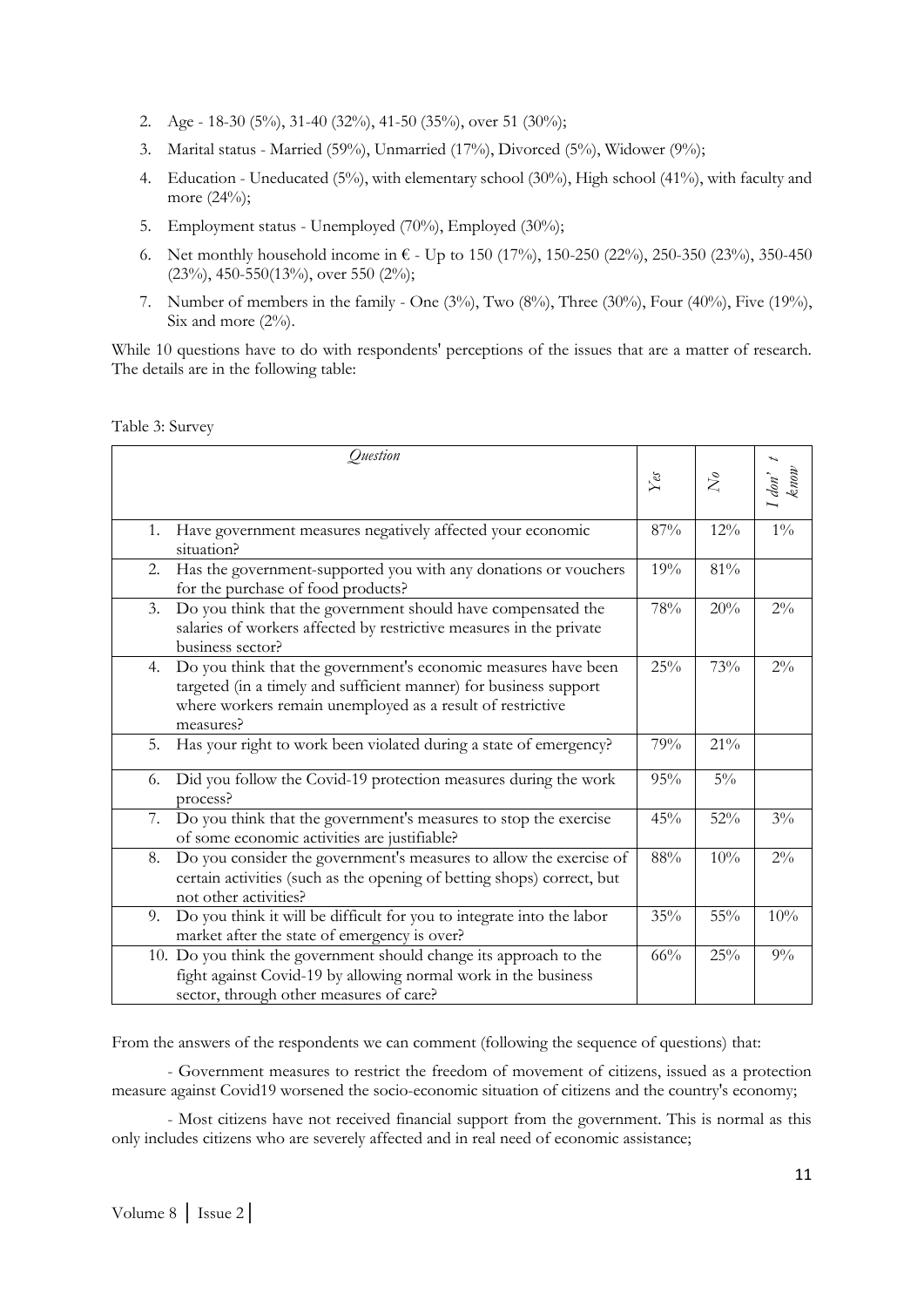- Citizens claim that anti-Covid measures and protocols19 should have consisted of full compensation of wages for workers affected by the restrictive measures as long as they last and the situation returns to normal before the pandemic

- Economic measures have been insufficient and delayed to meet the real needs of the business sector, the needs of workers, and social cases

- The right to work was violated during the pandemic and citizens as a result have remained in an unenviable social and economic situation to carry out activities and daily needs;

- Business sectors that operated during the pandemic have followed and respected safety protocols;

- The majority of citizens consider that measures to prohibit certain economic activities have not always been justifiable, because they have often been subject to frequent and well-justified changes in concrete needs;

- The decisions of the government to allow the activity of sports betting, casinos, allowing religious rituals in religious facilities, etc.;

- It will be difficult to reintegrate into the labor market as before. However, the responses of citizens under pressure and fear of the prolongation of the pandemic may not reflect the reality which day by day will change and the situation will be normalized for a reasonable time;

- The government should change the approach of pandemic treatment and allow the normal operation of businesses by taking care to respect protection protocols. This is clear because now with the discovery of the vaccine, restrictive measures for the movement of citizens and economic activity have been eased.

#### **Conclusion**

The RNM government in some cases was unsure of the economic measures and in a short time intervened to redesign them because they were unjustifiable in certain cases. Often government under public pressure has changed the initial approach to business support and categories in need in economic packages.

However, the focus of the RNM government's action and economic measures should have been to focus on the main task - protecting citizens affected by restrictive measures, including special economic packages in several series to protect a section of citizens at risk for their socio-economic status.

The economic packages of the RNM government have contributed to mitigating the negative effect caused by anti-Covid measures but have failed to satisfy the real needs of keeping the country's economy in condition and the well-being of its citizens. Government support has been conditional and selective, noncomprehensive, and in some cases unprincipled. Abuses of funds that the government has dedicated to workers have also been found, while employers have not issued the same to the workers' accounts.

Cash support for citizens through payment cards for consumption, tourism, compensation in case of unemployment, support for certain categories of workers in different sectors (farmers, viticulturists, athletes, artists, etc.) has contributed symbolically and minimally to poverty alleviation in these categorized but did not provide a status of social dignity because they introduced measures designed for one use only.

Support for companies by subsidizing workers' wages and paying part of the contributions has helped companies in part but has not helped them in the long run because these measures lasted 2 to 3 months and not as long as the pandemic crisis lasted.

It is a general conclusion that the economic measures were delayed according to the government plan, and even some of the measures of the fourth, fifth and sixth packages are still in the institutional labyrinths and have not yet reached the right address.

Many people have lost their jobs and find it difficult to return to pre-pandemic status. However, these measures mitigate the negative effect, although slightly delayed in the destination of the addressees, but they are still considered to have contributed and will contribute to alleviating the consequences caused by the pandemic management.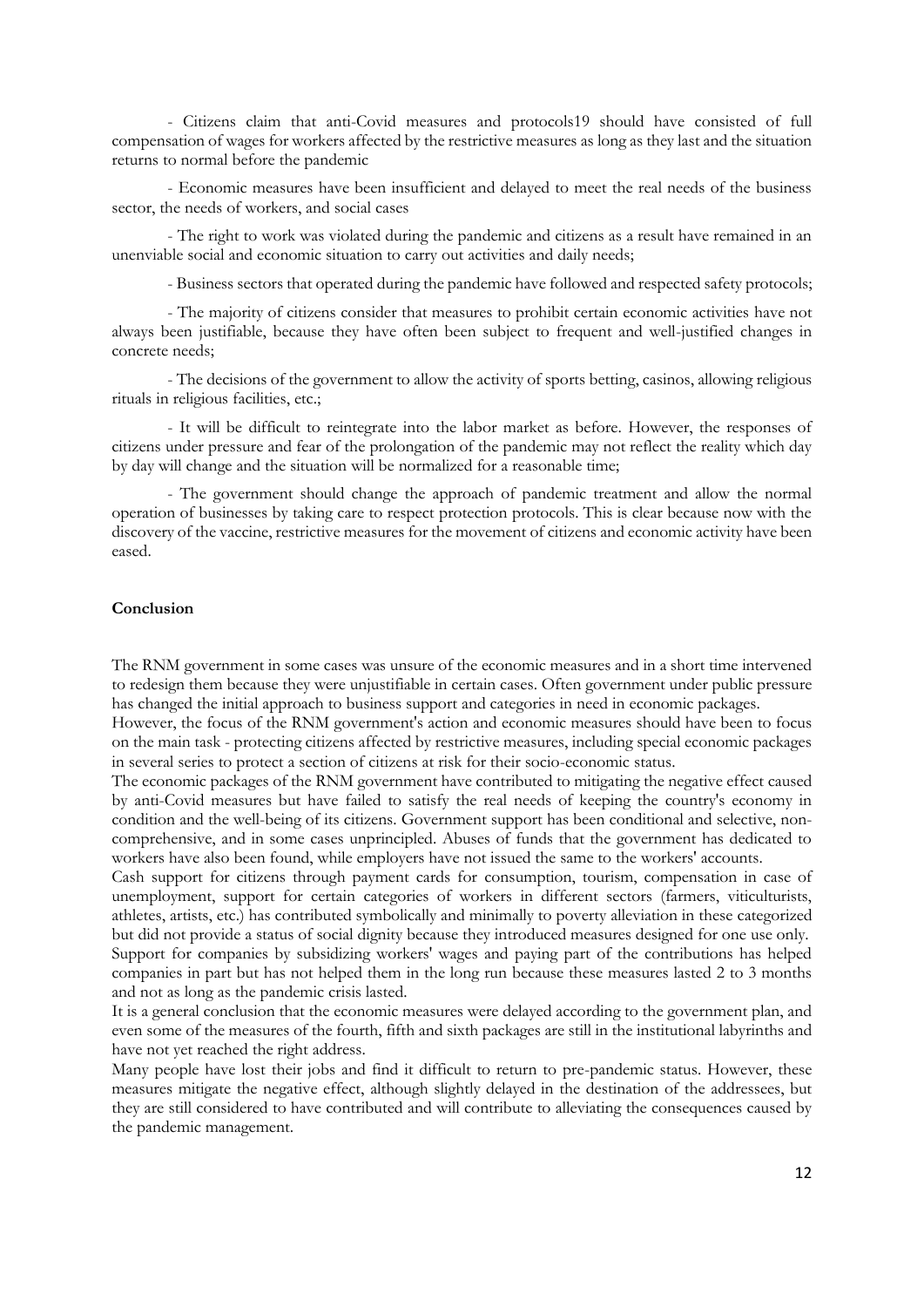## **References**

ALSAT, 2020. URL [https://alsat.mk/sdihet-si-do-te-shperndahen-270-mln-euro-te-pakose-se-katert](https://alsat.mk/sdihet-si-do-te-shperndahen-270-mln-euro-te-pakose-se-katert-ekonomike)[ekonomike](https://alsat.mk/sdihet-si-do-te-shperndahen-270-mln-euro-te-pakose-se-katert-ekonomike) (accessed on 28 September 2020)

AMCHC, 2020. URL [https://chamber.mk](https://chamber.mk/) (accessed 15.5.2020)

Analiza-neplatena finansiska poddrska finalno, 2020. URL [https://vlada.mk/sites/default/files/dokumenti/analiza-neplateni\\_fin\\_poddrska\\_finalno\\_0.pdf](https://vlada.mk/sites/default/files/dokumenti/analiza-neplateni_fin_poddrska_finalno_0.pdf)

Angelovska N., 2020. Mbështetje prej 500 milionë eurove për qytetarët dhe ekonominë me tre pakot e masave anti-krizë. URL [https://albanews24.com/angellovska-mbeshtetje-prej-500-milione-eurove-per](https://albanews24.com/angellovska-mbeshtetje-prej-500-milione-eurove-per-qytetaret-dhe-ekonomine-me-tre-pakot-e-masave-anti-krize/)[qytetaret-dhe-ekonomine-me-tre-pakot-e-masave-anti-krize/](https://albanews24.com/angellovska-mbeshtetje-prej-500-milione-eurove-per-qytetaret-dhe-ekonomine-me-tre-pakot-e-masave-anti-krize/) (accessed 29.07.2020)

Angelovska N., 2020. Да бидеме реални и да кажеме дека ќе има такви кои ќе ја загубат работата. URL <https://vecer.mk/node/493183> (accessed 29.4.2020)

Angelovska N., 2020. Домашна платежна картичка ќе добијат 324.479 корисници, ќе се исплатат 28 милиони евра. URL <https://finance.gov.mk/mk/node/8798> (accessed 10.06.2020)

Angelovska N., 2020. Мерката за финансиска поддршка за исплата на плати заштити 140.000 работни места. URL <https://www.finance.gov.mk/mk/node/8800> (accessed 12.06.2020)

Arsovska D., 2020. URL [http://shenja.tv](http://shenja.tv/) (accessed 14.06.2020)

Arsovska D., 2020. Над 99 проценти од фирмите се погодени од кризата URL <https://www.slobodnaevropa.mk/a/30665407.html> (accessed 14.06.2020)

Bakreski O., 2020. Institute for Security, Defense and Peace at the Faculty of Philosophy, 20.03.2020.

Bethel A., 2020. TV show "Trailing". URL [https://24.mk](https://24.mk/) (accessed 15.06.2020)

Big Data Analysis of 100 Countries and Regions Safety Ranking and Risk Assessment. Deep Knowledge, Hong Kong, 2020

Commission staff working document economic reform program of the RNM (2020-2022) Commission assessment, Secretary-General of the European Commission to Secretary-General of the Council of the EU, Brussels, 23 April 2020

Constitution of the Republic of Macedonia, Assembly of the RM "Official Gazette of the Republic of Macedonia" (OGRM) No.2/91 of 22 November 1991, while the Amendments to the Constitution were published in OGRM nos.1/92, 31/98, 91/01, 84/03, 107/05, 3/09, 4542/1, 184/1

COVID-19: Odgovor Evrope–Uporedna analiza mera za podršku privredi i očuvanje radnih mesta, 2020 NALED-Beograd

Economic effects of the corona crisis, Finance think, Skopje, No3, April 2020

EU Candidate Countries' & Potential Candidates' Economic Quarterly (CCEQ) 2nd Quarter 2020, European Economy Technical Paper 042, Luxembourg: Publications Office of the EU, 2020.

European Economic Forecast: Spring 2020, European economy institutional paper 125, European Commission Directorate-General for Economic and Financial Affairs, Luxembourg: Publications Office of the EU, 2020 May 2020, pp.142-144